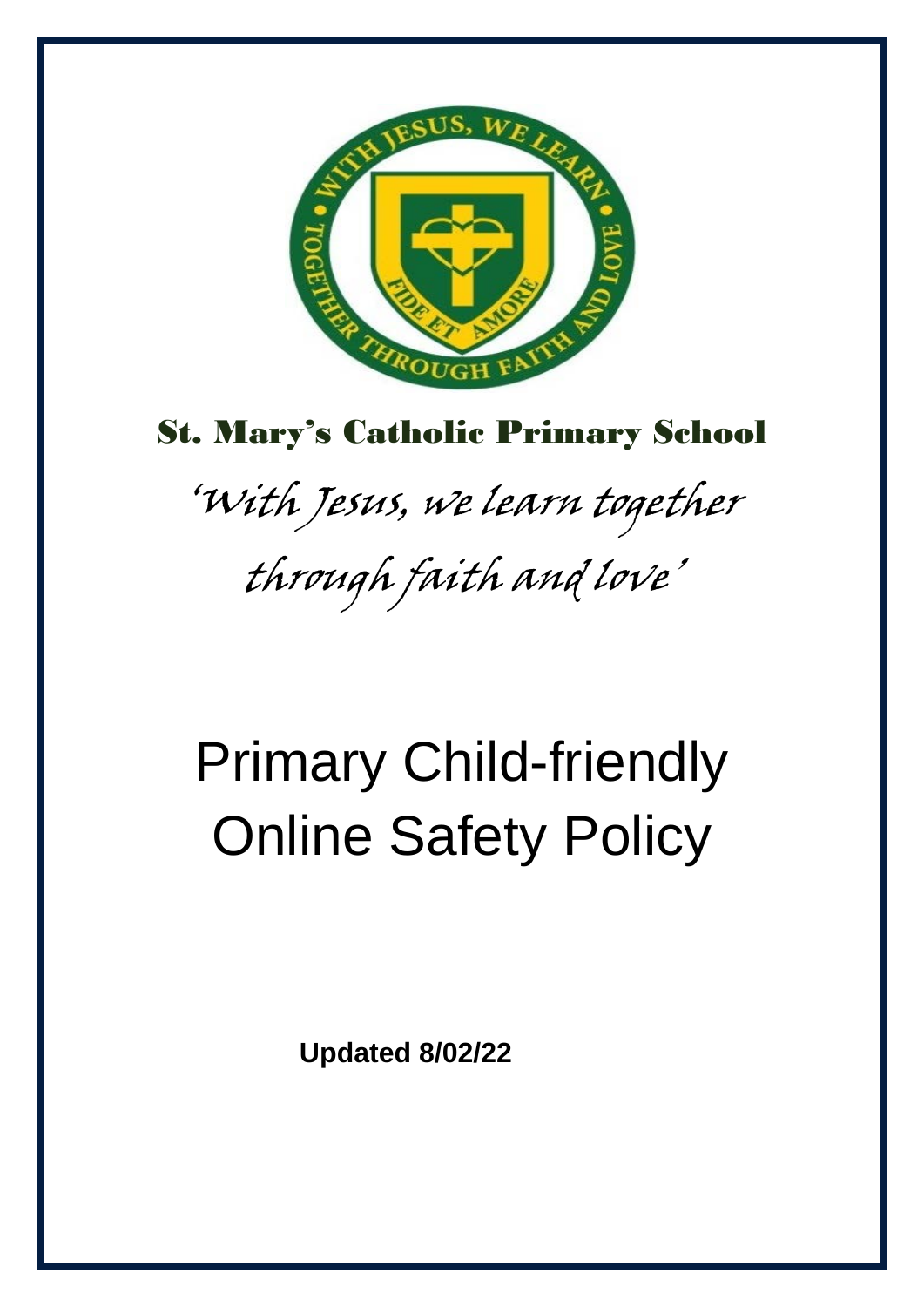#### **Feeling safe and happy at school**

At St. Mary's Catholic Primary School, we want to make sure that you feel looked after, safe and happy when you are in and out of school.

Internet safety is an important part of keeping you safe at our school. We have lots of safety measures in place, both in and outside of school, to help safeguard children.

Computers and mobile phones help us all to share things and talk to friends or family, but they can also make it easier for bullies and other people to hurt you or to get close to you. It is important to know how to keep yourself safe on your computer, your phone and on websites.

### **We want everybody to use the internet safely both in school and outside of school and speak to somebody if they have concerns**

**We want everybody to treat others with respect when they are communicating with each other online at all times. We want everybody to treat each other as they would want to be treated online**

We can help you by:

.

- Teaching you what internet safety is.
- Teaching you what to do if you feel worried or scared.
- Making sure you know who you can speak to if you are worried.

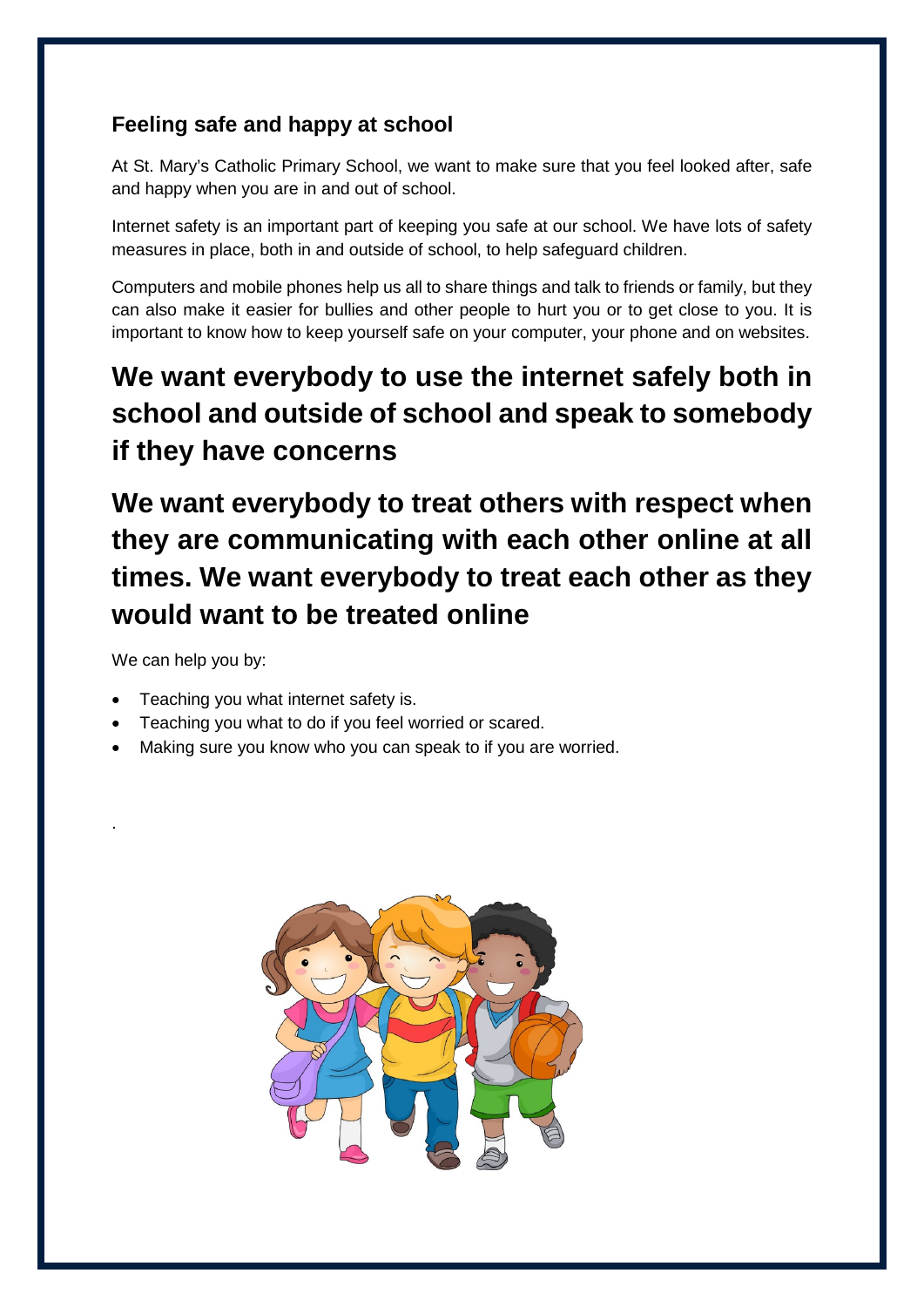#### **What does online safety mean?**



**Online safety** is about protecting children while they are online.

**Online safety** is an important part of our curriculum as it helps us to protect and educate you when you are using technology, as well as well as making sure we have tools in place to support you if things go wrong.

Computers and mobile phones help us all to share things and talk to friends or family, but they can also make it easier for bullies and other dangerous people to hurt you or to get close to you. It is important to know how to keep yourself safe on your computer, your phone and on websites.



The school will help if you are sent unkind messages or if someone on the internet has asked you to do anything that has made you feel uncomfortable.

If you are unhappy with any comments or photographs you have seen on your computer or mobile, you can tell a staff member in school.

Follow the **SMART** rules to keep safe online:

**S - SAFE:** Keep safe by being careful not to give out personal information to people, including your full name, address and phone number.

**M - MEETING:** Meeting someone you have only been in touch with online can be dangerous, you should never meet up with someone you have met online.

**A - ACCEPTING:** Accepting emails and instant messages or opening files, pictures or texts from people you don't know or trust can lead to problems, they may contain dangerous viruses. If you are not sure about something you have received, delete it and then find a grown up you trust and tell them.

**R - RELIABLE:** Remember that information you find on the internet may not be true, and that someone you are talking to online may be lying about who they are.

**T - TELL:** Tell your parents or a trusted adult if someone or something makes you feel uncomfortable or worried online. Examples of trusted adults could be your teacher or your headteacher.



#### **Online dangers**

The internet is great because you can chat to family, play games and learn new things, but there are some dangers you should be aware of while online. These include:

- Cyberbullying, including receiving nasty text messages and emails.
- People who are lying about who they are so that they can talk to you.

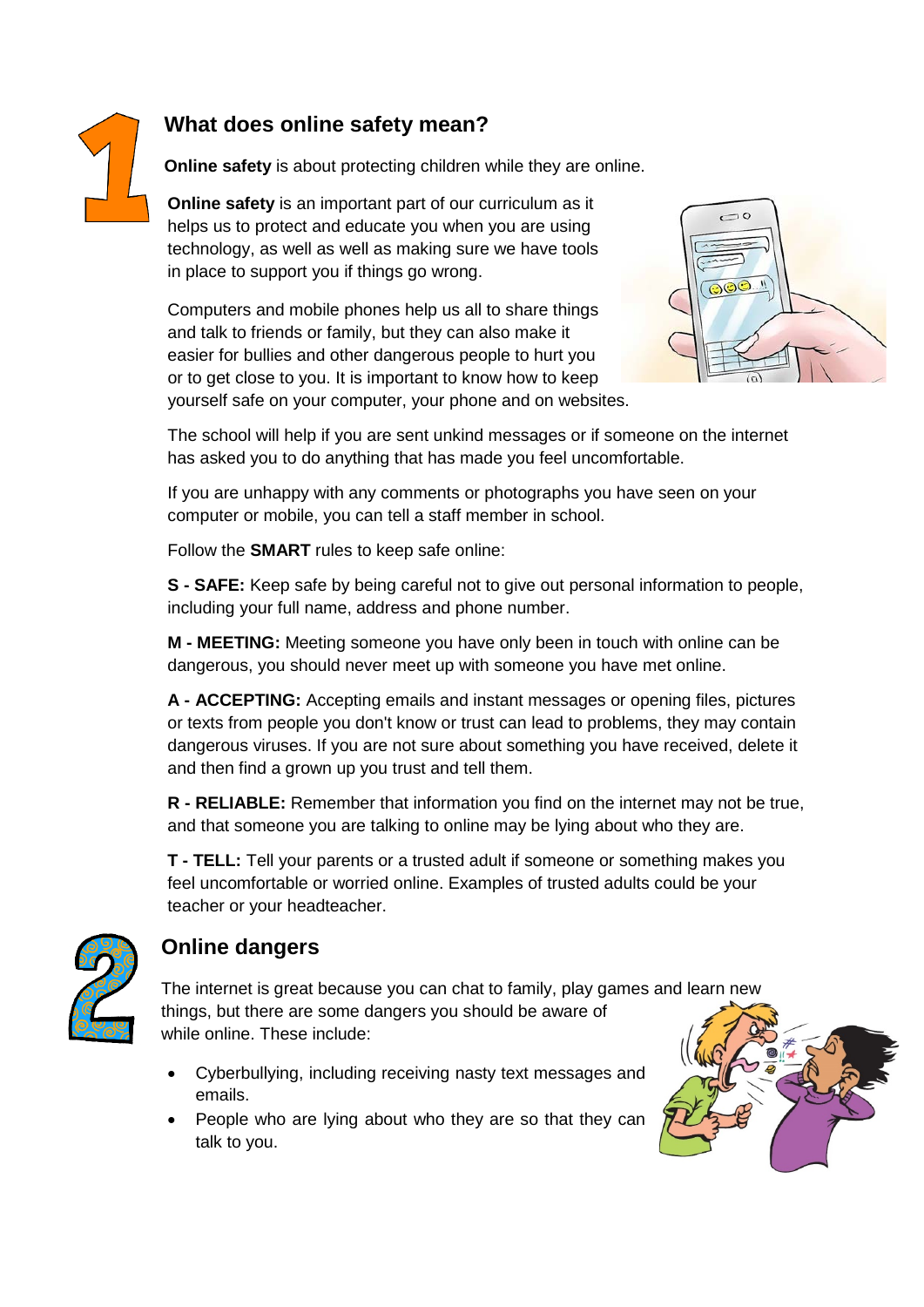- Looking at online material which is not suitable for children and may upset you.
- Being exposed to viruses that can damage devices by opening emails and messages.
- Strangers finding out your personal or private information that you have shared online.



#### **Cyberbullying**

**Cyberbullying** includes any kind of bullying which takes place online; cyberbullies send insulting messages over the internet and sometimes share secret information online to hurt someone's feelings.

**Cyberbullying** can include the following:

- Sending threatening, scary or upsetting text messages, emails or instant messages.
- Sending threatening, private or embarrassing pictures and video clips sent via mobile phone cameras
- Making prank phone calls or using the victim's phone to harass others, to make them think the victim is responsible
- Posting other private, unpleasant or untrue information about other people to blogs, personal websites and social networking sites

Cyberbullying is not tolerated under any circumstances and incidents of cyberbullying will be dealt with quickly by the St. Mary's wherever they occur, in line with the Behaviour Policy.

Cyberbullying is not always done by one person and can often involve a group of people 'ganging up' on someone – if you ever see someone being cyberbullied, **never** join in and **always** tell a teacher.



The cyberbully could be one of your peers, an older or younger child or an adult. It is important that you tell someone if you think you are being cyberbullied.

#### **Who to talk to**



If you are worried about something, you can talk to an adult in school. This could be your teacher or any other staff member. Please also talk to your parents if you are worried about anything you see online or communicating using any apps. We will provide a safe environment for you to learn in as we want to make sure

you remain safe, at home as well as in school. **If you need to talk, we will listen.**

We think it is important for you to know where to get help if you are worried or unhappy about something, and we will do our best to spot if there is a problem.

We will always make time to listen and talk if you need us, please remember: